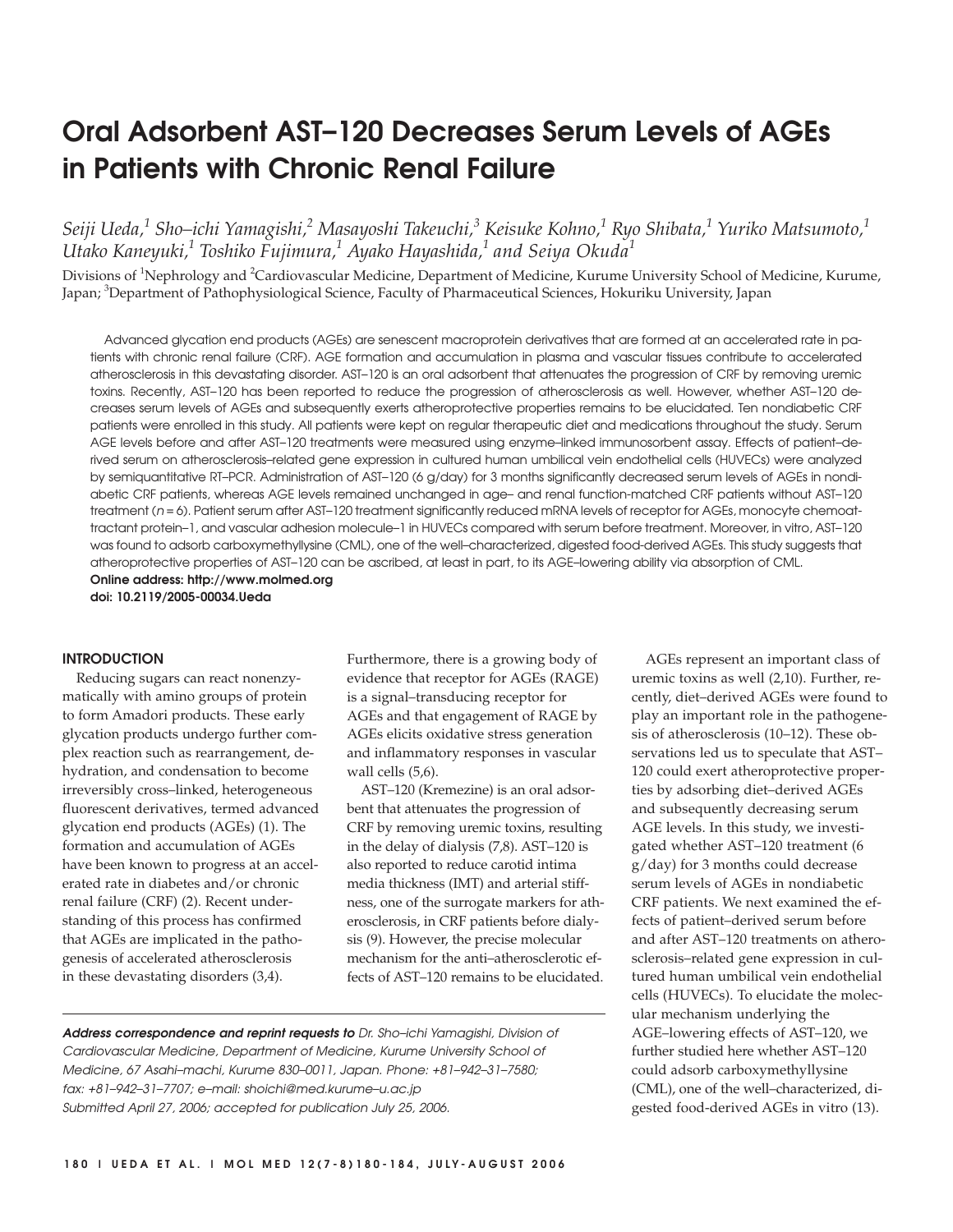# **METHODS**

## **Subjects**

The study involved 10 CRF patients with chronic glomerulonephritis (*n* = 8) and nephrosclerosis ( $n = 2$ ) (5 men and 5 women, mean age  $59 \pm 10$  years, mean serum creatinine  $4.3 \pm 1.7$  mg/dL). Six age– and renal function-matched nondiabetic CRF patients (4 men and 2 women, mean age  $63 \pm 9.7$  years, mean serum creatinine  $4.5 \pm 2.0$  mg/dL) who did not receive AST–120 treatment served as control subjects. None of the patients in this study received immunosuppressive therapy. We limited our analysis to nondiabetic subjects because serum AGEs levels are influenced by blood glucose levels, which could confound the effects of AST– 120 on circulating AGE levels. After informed consent was obtained from all the subjects, the patients were treated with 2 g AST–120 (Kureha–Chemical Co., Tokyo, Japan) 3 times a day for 3 months. Blood pressure (BP) and biochemical markers were monitored before and after treatments of AST–120. BP was measured with a standard sphygmomanometer in the sitting position after a 5–min rest. Blood samples were obtained after a 12–h overnight fast. Serum levels of AGEs were measured using ELISA as described previously (14). CML was generously provided by Fushimi Pharmaceutical Co. (Kagawa, Japan). Serum creatinine, blood urea nitrogen (BUN), and urinary protein excretion were measured with commercial kits (Mizuho Medy Co., Tosu, Japan; Daiichi Pure Chemicals Co., Tokyo, Japan; and Wako Chemicals, Osaka, Japan). Plasma glucose was measured using the glucose oxidase method (A&T Co., Yokohama, Japan). Although our patients received antihypertensive and/or antihyperlipidemic agents such as angiotensin II receptor blockers and statins, all the patients were kept on regular therapeutic diet and medications throughout the study (no changes in medications were made). The study protocol was approved by the ethics committee of Kurume University School of Medicine.

Table 1. Laboratory variables of control patients and AST-120-treated patients

|                                   | Control patients |                   | AST-120-treated patients   |                                |
|-----------------------------------|------------------|-------------------|----------------------------|--------------------------------|
|                                   | <b>Baseline</b>  | After<br>3 months | <b>Before</b><br>treatment | After 3 months<br>of treatment |
| Body weight (kg)                  | $57.9 \pm 11.7$  | $57.2 + 12.7$     | $58.3 \pm 11.1$            | $57.9 \pm 11.4$                |
| Fasting plasma glucose (mg/dL)    | $85.2 \pm 6.4$   | $83.8 \pm 4.6$    | $90.8 \pm 4.0$             | $89.8 \pm 4.8$                 |
| Systolic BP (mmHg)                | $126 + 21$       | $136 + 8.4$       | $123 \pm 16$               | $125 \pm 29$                   |
| Diastolic BP (mmHg)               | $68 \pm 8.8$     | $72 + 11$         | $74 + 94$                  | $72 \pm 9.2$                   |
| BUN (mg/dL)                       | $44.4 \pm 18.5$  | $49.1 + 20.9$     | $52.3 \pm 18.3$            | $49.6 \pm 21.7$                |
| Serum creatinine (mg/dL)          | $4.5 \pm 2.0$    | $4.9 + 2.0$       | $4.4 \pm 1.7$              | $4.8 \pm 1.9$                  |
| Urinary protein excretion (g/day) | $2.3 + 1.7$      | $3.0 \pm 3.3$     | $1.8 \pm 1.5$              | $1.5 \pm 1.3^{\circ}$          |

 $P$  < 0.05 compared with the value before AST-120 treatment.

#### **Cells**

HUVECs were maintained in endothelial basal medium (EBM) supplemented with 2% fetal bovine serum, 0.4% bovine brain extract, 10 ng/mL human epidermal growth factor, and 1 μg/mL hydrocortisone according to the supplier's instructions (15). When the cells were treated with patient serum, the medium was changed to EBM supplemented with 10% patient serum.

#### **Primers**

Sequences of sense and antisense primers for detecting human RAGE, monocyte chemoattractant protein–1 (MCP–1), and vascular adhesion molecule–1 (VCAM–1) mRNAs were 5′–ATG-GAAACTGAACACAGGCC–3′ and 5′– CACACATGTCCCCACCTTAT–3′ (16), 5′–AACTGAAGCTCGCACTCTCG–3′ and 5′–TCAGCACAGATCTCCTTGGC–3′ (17), and 5′–TTCCTAGCGTGTACCCC-CTTGACC–3′ and 5′–CAGAAAGAG-GCTGTAGCTCCCCGT–3′ (18), respectively. Sequences of the upstream and downstream primers for detecting human β–actin mRNA were as described previously (15).

## **Semiquantitative RT–PCR**

 $Poly(A)^+$  RNAs were isolated from the cells treated with patient serum for 12 h and analyzed by RT–PCR as described previously (19). The amounts of poly(A)<sup>+</sup> RNA templates (30 ng) and cycle numbers (28 cycles for RAGE gene and VCAM–1 genes; 30 cycles for MCP–1 gene; 22 cycles for β–actin gene) for amplification were chosen in quantitative ranges, where reactions proceeded linearly, as determined by plotting signal intensity as a function of the template amounts and cycle numbers. We have previously shown that gene expression levels evaluated in this method correlate to protein expression levels (5,16,20).

# **CML Absorptive Property of AST–120 In Vitro**

One milliliter CML solution (4 μg/mL) in phosphate–buffered saline was incubated with 10 mg AST–120 under stirring conditions at 37 °C. After 3 h, the reaction mixture was centrifuged, and the concentration of CML in the supernatant was determined. Adsorption rate (%) was calculated using the following formula: Adsorption rate  $\left(\frac{\%}{\%}\right) = [4 - CML$  concentration ( $\mu$ g/mL) in the supernatant/4]  $\times$  100.

## **Statistical Analysis**

All values were expressed as mean ± SD. Statistical analysis was performed using paired Student *t* test. *P* < 0.05 was considered significant.

## **RESULTS**

# **Laboratory Variables Before and After Treatments of AST–120**

Laboratory variables of control subjects and AST–120-treated patients are shown in Table 1. Body weight, blood glucose, systolic and diastolic BP, BUN, and serum creatinine levels were not changed during the study period for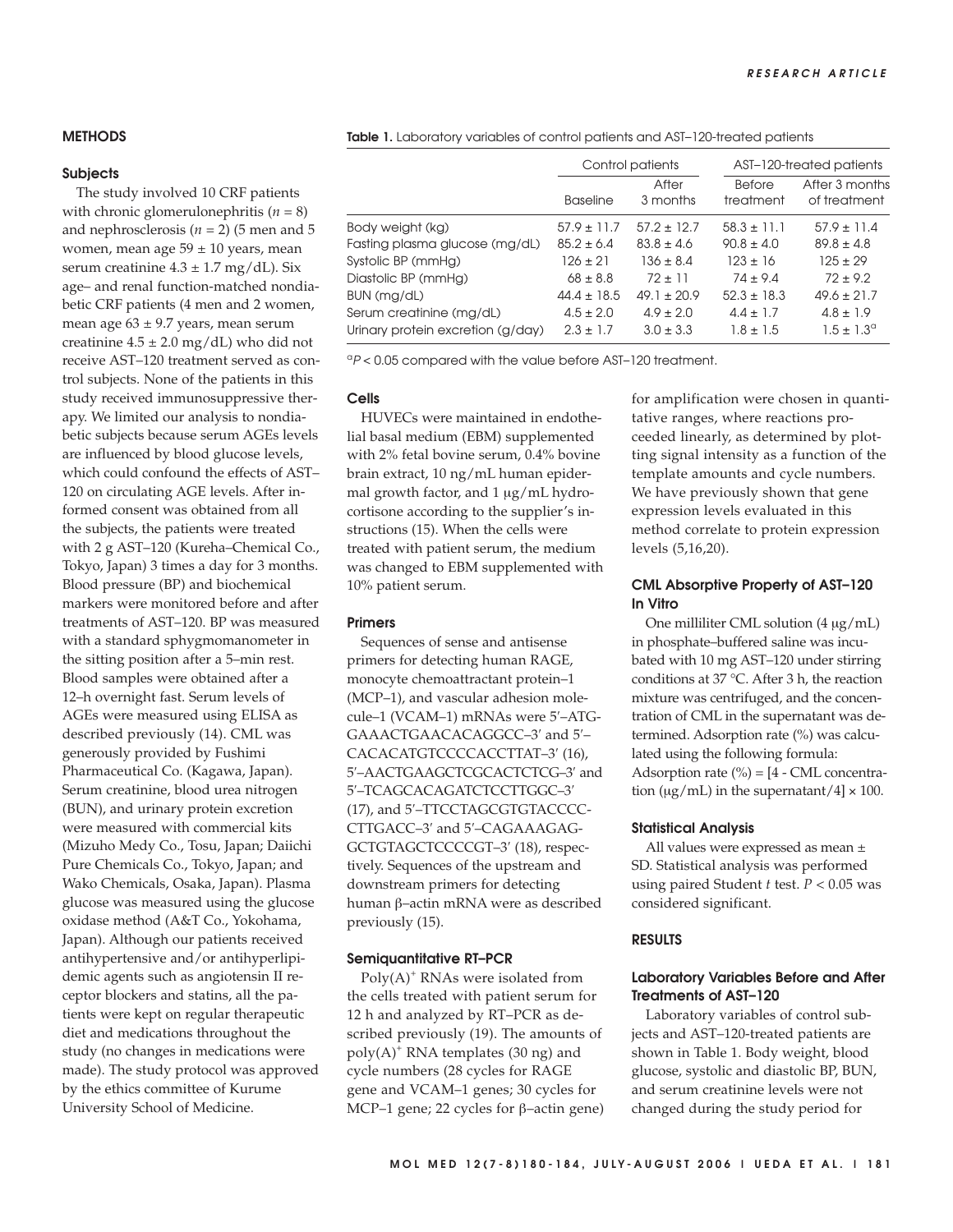

**Figure 1.** Effects of oral administration of AST-120 on serum levels of AGEs in patients with nondiabetic CRF.  $\circ$  , AST–treated patients (n = 10);  $\bullet$  , control patients without AST treatment ( $n = 6$ ).  $*P < 0.05$  compared with the value before treatment.

both groups of subjects. Urinary protein excretion was modestly, but significantly, reduced by the treatment with AST–120.

# **Effects of AST–120 Treatment on Serum Levels of AGEs**

As shown in Figure 1, oral administration of AST–120 for 3 months significantly reduced serum levels of glucose–derived AGEs (44.1  $\pm$  10.8 vs. 27.6  $\pm$  6.0 µg/mL; *P* < 0.05) and CML (18.5 ± 5.0 vs. 11.0 ± 2.5 μg/mL; *P* < 0.05). Serum levels of glyceraldehyde–derived AGEs were marginally reduced by the treatment with AST-120 (13.2  $\pm$  4.4 vs. 6.2  $\pm$  0.9  $\mu$ g/mL; *P* = 0.06). Decreases in serum AGE levels were not correlated with those in urinary protein excretion. Serum levels of AGEs remained unchanged in control subjects (not treated with AST–120) during the study period (Figure 1).

# **Effects of Patient Serum on Atherosclerosis–Related Gene Expression in HUVECs**

To show the clinical relevance of the reduction of serum AGEs in atherosclerosis, we next examined the effects of patient serum after AST–120 treatment on atherosclerosis–related gene expression in HUVECs using patient serum before treatment as a control. As shown in Figure 2, patient serum after AST–120 treatment significantly reduced mRNA

levels of RAGE, MCP–1, and VCAM–1 in HUVECs, compared with serum before treatment. Because there was no change in clinical study parameters except AGEs in the serum (Table 1), our present observations suggest that reduction of serum AGEs by AST–120 treatment could be clinically relevant. Atherosclerosis– related gene expression in endothelial cells (ECs) is modulated by various metabolic factors other than AGEs (21). Therefore, the comparison between patient serum and normal blood serum could confound the effects of serum AGEs on atherosclerosis–related gene expression in HUVECs. This is a reason we did not use normal blood serum as a control.

# **CML Adsorptive Property of AST–120 In Vitro**

Under our experiment conditions, AST–120 was found to completely adsorb CML, one of the well–characterized, digested food-derived AGEs; adsorption rate was 100%. When the concentration of CML was increased to 8 μg/mL, AST– 120 completely adsorbed it.

## **DISCUSSION**

In the present study, we demonstrated for the first time that oral administration of AST–120 for 3 months significantly reduced serum levels of AGEs in nondia-



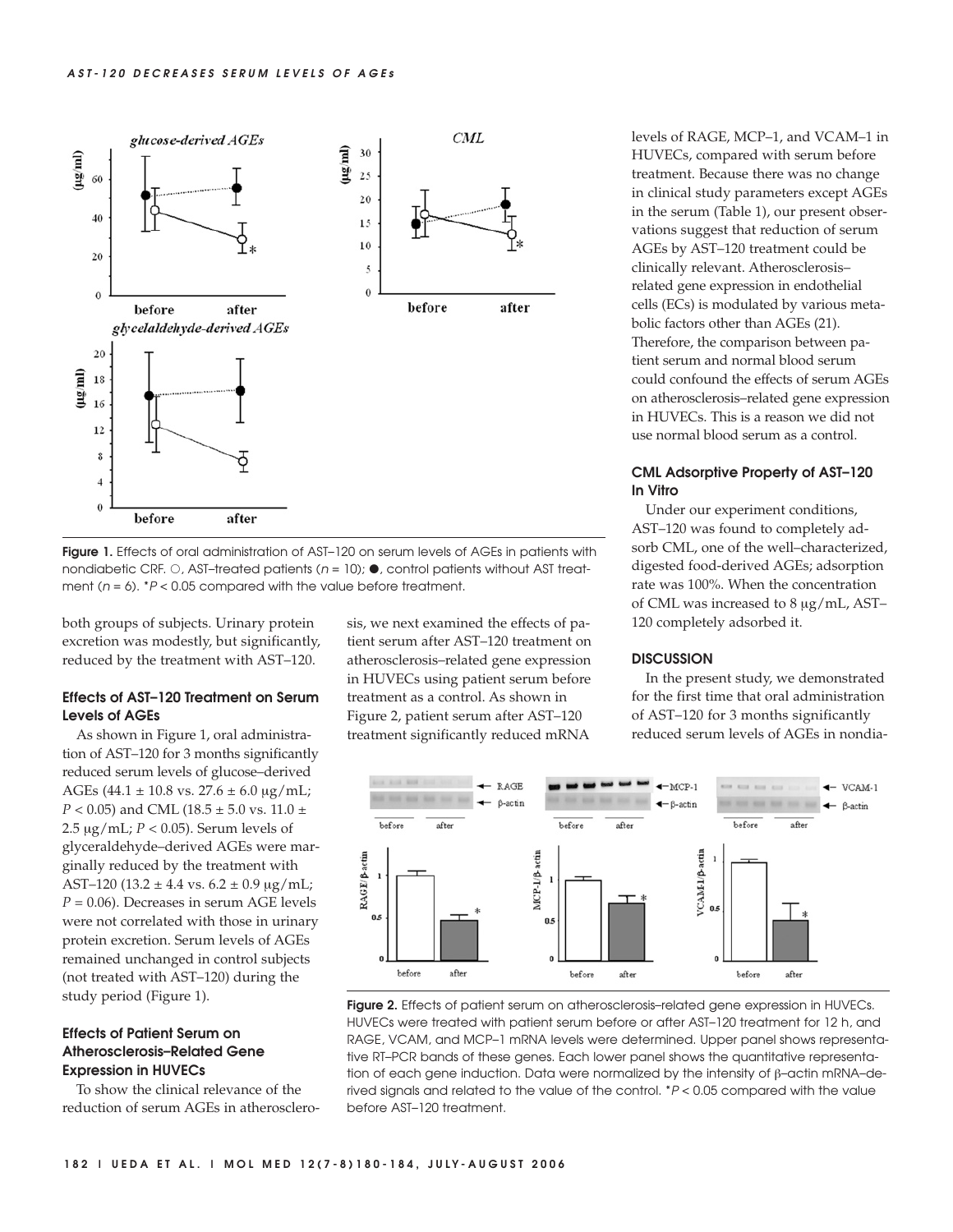betic patients with CRF. Moreover, patient serum after AST–120 treatment significantly decreased mRNA levels of atherosclerosis–related genes such as RAGE, MCP–1, and VCAM–1 in cultured HUVECs. Because AST–120 was found to adsorb CML, one of the well–characterized, digested food-derived AGEs in vitro, our present findings suggest that AST–120 could exert atheroprotective properties by adsorbing diet–derived AGEs and subsequently decreasing serum levels of AGEs in patients with CRF.

AST–120 has been considered to exert beneficial effects on CRF progression by removing uremic toxins or their precursors in the digestive tract. However, the target uremic toxins of AST–120 had not been well characterized. Recently, it has been demonstrated that AST–120 decreases serum and urinary levels of indoxyl sulphate by adsorbing its precursor, indole, in the intestine (7,22). Because indoxyl sulphate is involved in the pathogenesis of glomerular sclerosis and interstitial fibrosis and its serum levels are elevated in CRF patients (22–24), indole is considered to be one of the molecular targets for AST–120. However, whether AST–120 could exert favorable effects on renal injury and atherosclerosis by removing other uremic toxins remains obscure.

There is a growing body of evidence that AGEs represent an important class of uremic toxins (2,10). Indeed, serum levels of AGEs are markedly elevated in patients with renal failure, thus raising the speculation that they have a role as cardiovascular risk factors in this population. Furthermore, digested foodderived AGEs were recently found to play an important role in the development and progression of chronic kidney disease and atherosclerosis (10–12,25). As far as we know, the present study is the first report to show that digested food-derived AGEs such as CML may be a novel molecular target for oral adsorbent AST–120. Although we did not examine the CML adsorptive property of AST–120 under stimulated gastric

and intestinal fluid conditions in vitro, our present observations suggest that adsorption of diet–derived AGEs or their precursors in the intestine by AST–120 would be a promising therapeutic strategy for preventing progressive renal disease and atherosclerotic complications in patients with CRF. Further study should be required to clarify how much amounts of dietary AGEs could be potentially adsorbed by AST–120.

We, along with others, have previously shown that engagement of RAGE by AGEs activates its downstream signaling via oxidative stress generation in ECs (5,6). The AGE–RAGE interaction enhances EC gene expression of chemokines and adhesion molecules such as MCP-1 and VCAM-1 (6,26). AGEs increase EC RAGE expression levels as well (5,6). These observations suggest that the AGE–RAGE system may form a positive feedback loop, thereby exacerbating vascular injury in patients with diabetes and/or CRF (6). Therefore, our present study suggests that the atheroprotective properties of AST–120 could be ascribed, at least in part, to its suppressive effects on EC RAGE expression.

At present, we do not know whether the AGE–lowering ability of AST–120 could actually contribute to the prevention of atherosclerosis in nondiabetic CRF patients. However, the findings that patient serum after AST–120 treatment significantly reduced EC gene expression of MCP–1 and VCAM–1, which are key molecules of the recruitment and firm adhesion of inflammatory cells to ECs, an initial step of atherosclerosis (27–29), suggest the clinical relevance of the AGE–reducing property of AST–120 in vivo. Further, because AST–120 has been reported to prevent carotid IMT and arterial stiffness, one of the surrogate markers for atherosclerosis, in CRF patients (9), the atheroprotective property of AST–120 could be ascribed, at least in part, to its AGE–lowering ability in vivo. In any case, more long–term observational

study is needed to clarify whether reduction of serum AGE levels by AST– 120 could exert beneficial effects on atherosclerosis in patients with CRF.

#### **ACKNOWLEDGMENTS**

Sources of support include a grant from Grant–in–Aid for Scientific Research from the Ministry of Education, Science and Culture, Tokyo; a grant from Japan Foundation of Cardiovascular Research, Tokyo; and a grant from the Ishibashi Foundation for the Promotion of Science, Kurume.

#### **REFERENCES**

- 1. Vlassara H. (1996) Advanced glycation end– products and atherosclerosis. *Ann. Med.* 28: 419–26
- 2. Glorieux G et al. (2004) In vitro evidence for immune activating effect of specific AGE structures retained in uremia. *Kidney Int.* 66:1873–80.
- 3. Brownlee M, Cerami A, Vlassara H. (1988) Advanced glycosylation end products in tissue and the biochemical basis of diabetic complications. *N. Engl. J. Med.* 318:1315–21.
- 4. Bucala R, Crerami A. (1992) Chemistry, biology, and implications for diabetes and aging. *Adv. Pharmacol.* 23:1–34.
- 5. Tanaka N, Yonekura H, Yamagishi S, Fujimori H, Yamamoto Y, Yamamoto H. (2000) The receptor for advanced glycation end products is induced by the glycation products themselves and tumor necrosis factor–alpha through nuclear factor– kappa B, and by 17beta–estradiol through Sp–1 in human vascular endothelial cells. *J. Biol. Chem*. 275:25781–90.
- 6. Wautier JL, Schmidt AM. (2004) Protein glycation: a firm link to endothelial cell dysfunction. *Circ. Res.* 95:233–8.
- 7. Niwa T, Nomura T, Sygiyama S, Miyazaki T, Tsukushi S, Tsutsui S. (1997) The protein metabolite hypothesis, a model for the progression of renal failure: an oral adsorbent lowers indoxyl sulfate levels in undialyzed uremic patients. *Kidney Int.* 62:S23–8.
- 8. Owada A, Nakao M, Koike J, Ujiie K, Tomita K, Shiigai T. (1997) Effects of oral adsorbent AST– 120 on the progression of chronic renal failure: a randomized controlled study. *Kidney Int.* 63: S188–90.
- 9. Nakamura T et al. (2004) Oral adsorbent AST– 120 decreases carotid intima–media thickness and arterial stiffness in patients with chronic renal failure. *Kidney Blood Press. Res.* 27:121–6.
- 10. Henle T. (2003) AGEs in foods: do they play a role in uremia? *Kidney Int.* 84;S145–7.
- 11. Lin RY et al. (2002) Lowing of dietary advanced glycation endproducts (AGE) reduces neointimal formation after arterial injury in genetically hy-